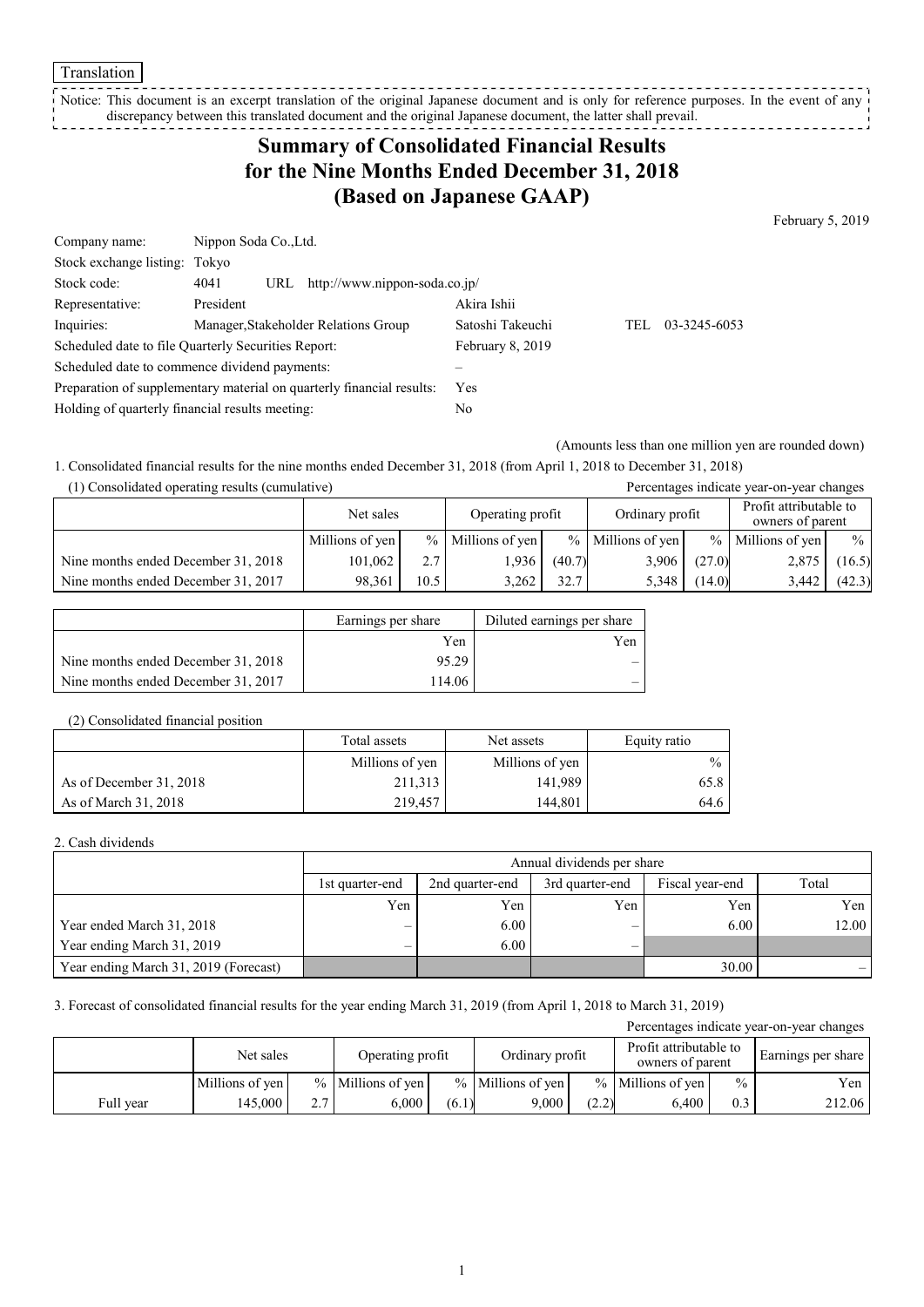| 4. Notes                                                                                                                  |                   |                                                       |    |                   |
|---------------------------------------------------------------------------------------------------------------------------|-------------------|-------------------------------------------------------|----|-------------------|
| (1) Changes in significant subsidiaries during the nine months ended December 31, 2018                                    |                   | N <sub>0</sub>                                        |    |                   |
| (changes in specified subsidiaries resulting in the change in scope of consolidation):                                    |                   |                                                       |    |                   |
| (2) Application of special accounting methods for preparing quarterly consolidated financial statements:                  |                   | N <sub>0</sub>                                        |    |                   |
| (3) Changes in accounting policies, changes in accounting estimates, and restatement of prior period financial statements |                   |                                                       |    |                   |
| Changes in accounting policies due to revisions to accounting standards and other regulations:                            |                   |                                                       |    |                   |
| Changes in accounting policies due to other reasons:                                                                      |                   |                                                       |    |                   |
| Changes in accounting estimates:                                                                                          |                   |                                                       |    |                   |
| Restatement of prior period financial statements:                                                                         |                   |                                                       | No |                   |
| (4) Number of issued shares (common shares)                                                                               |                   |                                                       |    |                   |
| Total number of issued shares at the end of the period (including treasury shares)                                        |                   |                                                       |    |                   |
| As of December 31, 2018                                                                                                   | 31,127,307 shares | As of March 31, 2018                                  |    | 31,127,307 shares |
| Number of treasury shares at the end of the period                                                                        |                   |                                                       |    |                   |
| As of December 31, 2018                                                                                                   | 950,654 shares    | As of March 31, 2018                                  |    | 945,767 shares    |
| Average number of shares during the period (cumulative from the beginning of the fiscal year)                             |                   |                                                       |    |                   |
| Nine months ended December 31, 2018                                                                                       |                   | 30,180,222 shares Nine months ended December 31, 2017 |    | 30,182,420 shares |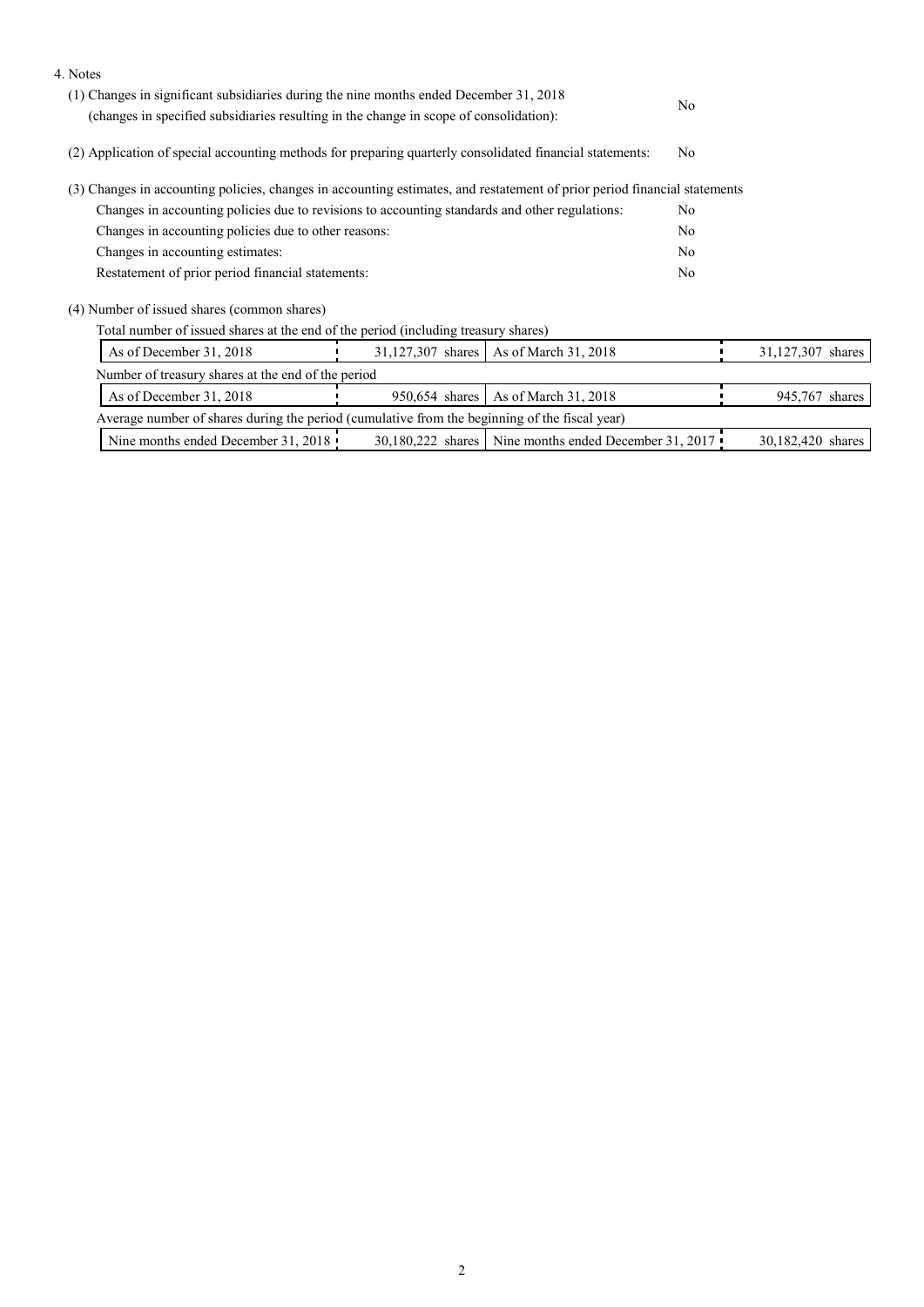# **Quarterly consolidated financial statements**

**Consolidated balance sheets** 

|                                                     |                      | (Millions of yen)       |
|-----------------------------------------------------|----------------------|-------------------------|
|                                                     | As of March 31, 2018 | As of December 31, 2018 |
| Assets                                              |                      |                         |
| Current assets                                      |                      |                         |
| Cash and deposits                                   | 27,612               | 18,498                  |
| Notes and accounts receivable - trade               | 44,067               | 37,063                  |
| Electronically recorded monetary claims - operating | 2,416                | 2,319                   |
| Inventories                                         | 27,623               | 30,516                  |
| Other                                               | 3,088                | 4,286                   |
| Allowance for doubtful accounts                     | (217)                | (212)                   |
| Total current assets                                | 104,590              | 92,473                  |
| Non-current assets                                  |                      |                         |
| Property, plant and equipment                       |                      |                         |
| Buildings and structures, net                       | 16,858               | 17,389                  |
| Machinery, equipment and vehicles, net              | 20,715               | 20,305                  |
| Tools, furniture and fixtures, net                  | 1,700                | 1,640                   |
| Land                                                | 15,266               | 15,113                  |
| Construction in progress                            | 1,887                | 3,378                   |
| Other, net                                          | 16                   | 12                      |
| Total property, plant and equipment                 | 56,445               | 57,839                  |
| Intangible assets                                   |                      |                         |
| Goodwill                                            | 469                  | 293                     |
| Other                                               | 924                  | 5,659                   |
| Total intangible assets                             | 1,393                | 5,952                   |
| Investments and other assets                        |                      |                         |
| Investment securities                               | 43,054               | 40,664                  |
| Net defined benefit asset                           | 8,519                | 8,999                   |
| Deferred tax assets                                 | 2,901                | 2,929                   |
| Other                                               | 2,550                | 2,453                   |
| Allowance for doubtful accounts                     | (0)                  | (0)                     |
| Total investments and other assets                  | 57,026               | 55,047                  |
| Total non-current assets                            | 114,866              | 118,839                 |
| Total assets                                        | 219,457              | 211,313                 |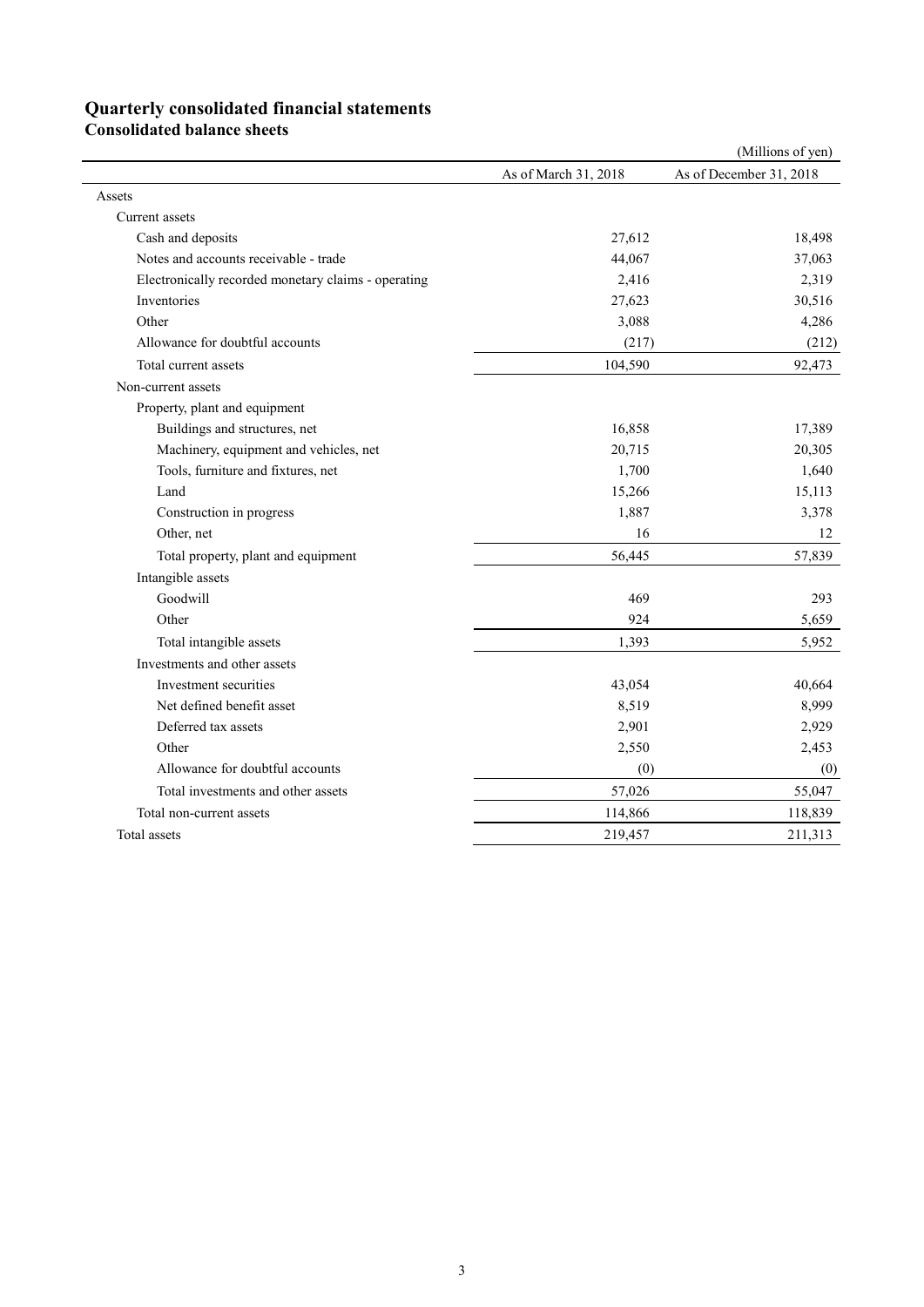|                                                       |                      | (Millions of yen)       |
|-------------------------------------------------------|----------------------|-------------------------|
|                                                       | As of March 31, 2018 | As of December 31, 2018 |
| Liabilities                                           |                      |                         |
| Current liabilities                                   |                      |                         |
| Notes and accounts payable - trade                    | 19,032               | 20,241                  |
| Electronically recorded obligations - operating       | 2,788                | 3,548                   |
| Short-term loans payable                              | 19,073               | 16,559                  |
| Income taxes payable                                  | 1,031                | 191                     |
| Provision for bonuses                                 | 2,766                | 900                     |
| Other                                                 | 6,223                | 6,641                   |
| Total current liabilities                             | 50,915               | 48,082                  |
| Non-current liabilities                               |                      |                         |
| Long-term loans payable                               | 12,846               | 11,076                  |
| Deferred tax liabilities                              | 4,638                | 3,938                   |
| Net defined benefit liability                         | 2,515                | 2,535                   |
| Provision for environmental measures                  | 883                  | 777                     |
| Other                                                 | 2,855                | 2,912                   |
| Total non-current liabilities                         | 23,739               | 21,240                  |
| <b>Total liabilities</b>                              | 74,655               | 69,323                  |
| Net assets                                            |                      |                         |
| Shareholders' equity                                  |                      |                         |
| Capital stock                                         | 29,166               | 29,166                  |
| Capital surplus                                       | 29,359               | 29,359                  |
| Retained earnings                                     | 76,179               | 77,239                  |
| Treasury shares                                       | (2, 235)             | (2, 249)                |
| Total shareholders' equity                            | 132,469              | 133,516                 |
| Accumulated other comprehensive income                |                      |                         |
| Valuation difference on available-for-sale securities | 8,614                | 6,912                   |
| Deferred gains or losses on hedges                    | 7                    | (97)                    |
| Foreign currency translation adjustment               | 249                  | (1, 937)                |
| Remeasurements of defined benefit plans               | 470                  | 604                     |
| Total accumulated other comprehensive income          | 9,340                | 5,481                   |
| Non-controlling interests                             | 2,991                | 2,992                   |
| Total net assets                                      | 144,801              | 141,989                 |
| Total liabilities and net assets                      | 219,457              | 211,313                 |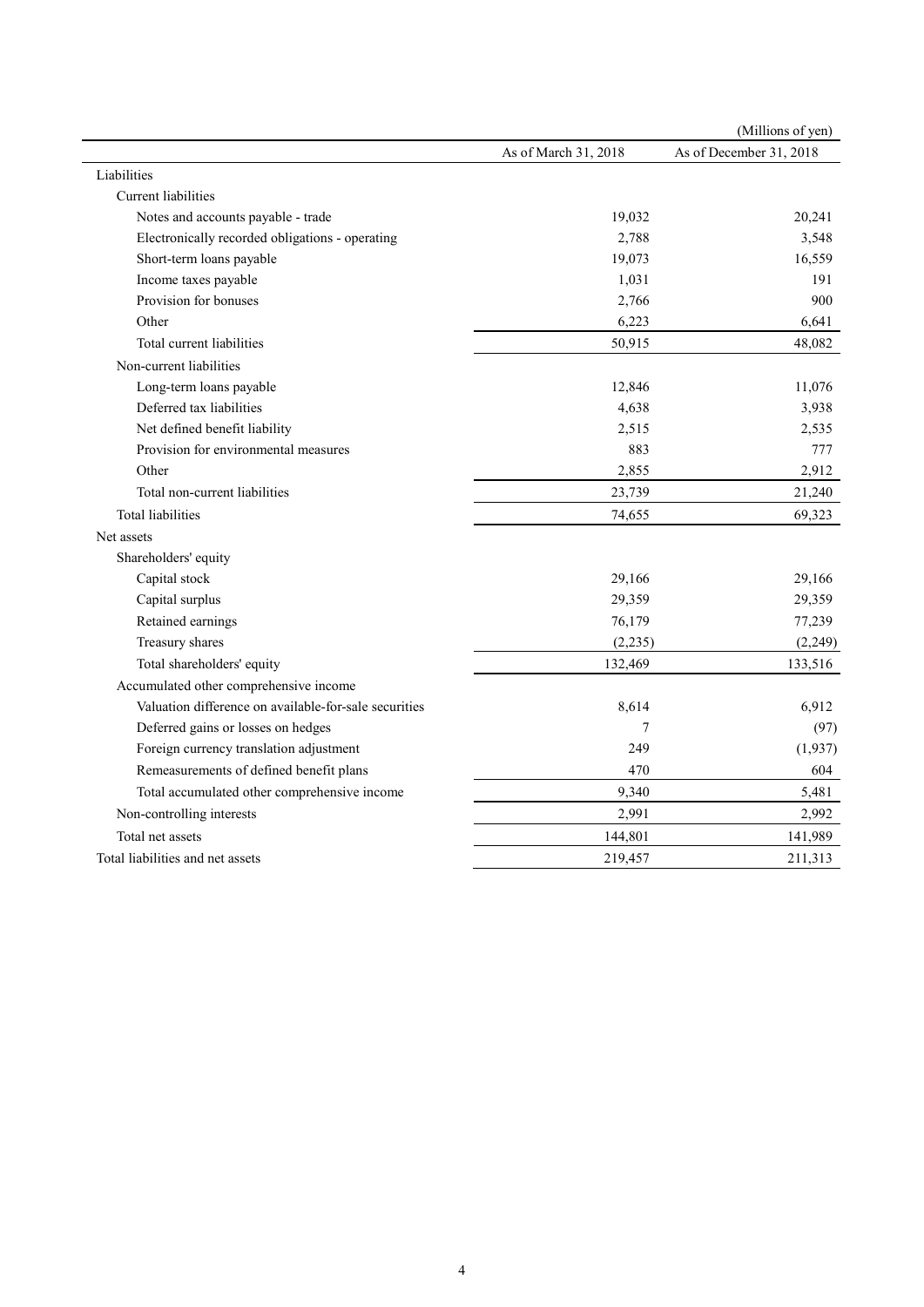### **Consolidated statements of income (cumulative) and consolidated statements of comprehensive income (cumulative)**

**Consolidated statements of income (cumulative)**

|                                                                 |                   | (Millions of yen) |
|-----------------------------------------------------------------|-------------------|-------------------|
|                                                                 | Nine months ended | Nine months ended |
|                                                                 | December 31, 2017 | December 31, 2018 |
| Net sales                                                       | 98,361            | 101,062           |
| Cost of sales                                                   | 73,732            | 78,524            |
| Gross profit                                                    | 24,629            | 22,538            |
| Selling, general and administrative expenses                    | 21,367            | 20,602            |
| Operating profit                                                | 3,262             | 1,936             |
| Non-operating income                                            |                   |                   |
| Interest income                                                 | 10                | 18                |
| Dividend income                                                 | 697               | 606               |
| Share of profit of entities accounted for using equity method   | 1,334             | 1,225             |
| Other                                                           | 832               | 698               |
| Total non-operating income                                      | 2,874             | 2,549             |
| Non-operating expenses                                          |                   |                   |
| Interest expenses                                               | 264               | 192               |
| Other                                                           | 523               | 386               |
| Total non-operating expenses                                    | 788               | 578               |
| Ordinary profit                                                 | 5,348             | 3,906             |
| Extraordinary income                                            |                   |                   |
| Gain on sales of investment securities                          | 33                |                   |
| Gain on sales of non-current assets                             | 27                | 7                 |
| Total extraordinary income                                      | 61                | $\overline{7}$    |
| <b>Extraordinary losses</b>                                     |                   |                   |
| Loss on abandonment of non-current assets                       | 348               | 141               |
| Loss on valuation of investments in capital of subsidiaries and |                   | 85                |
| associates                                                      |                   |                   |
| Other                                                           | $\overline{4}$    | 30                |
| Total extraordinary losses                                      | 352               | 257               |
| Profit before income taxes                                      | 5,057             | 3,656             |
| Income taxes - current                                          | 840               | 669               |
| Income taxes - deferred                                         | 589               | 6                 |
| Total income taxes                                              | 1,430             | 676               |
| Profit                                                          | 3,627             | 2,980             |
| Profit attributable to non-controlling interests                | 184               | 104               |
| Profit attributable to owners of parent                         | 3,442             | 2,875             |